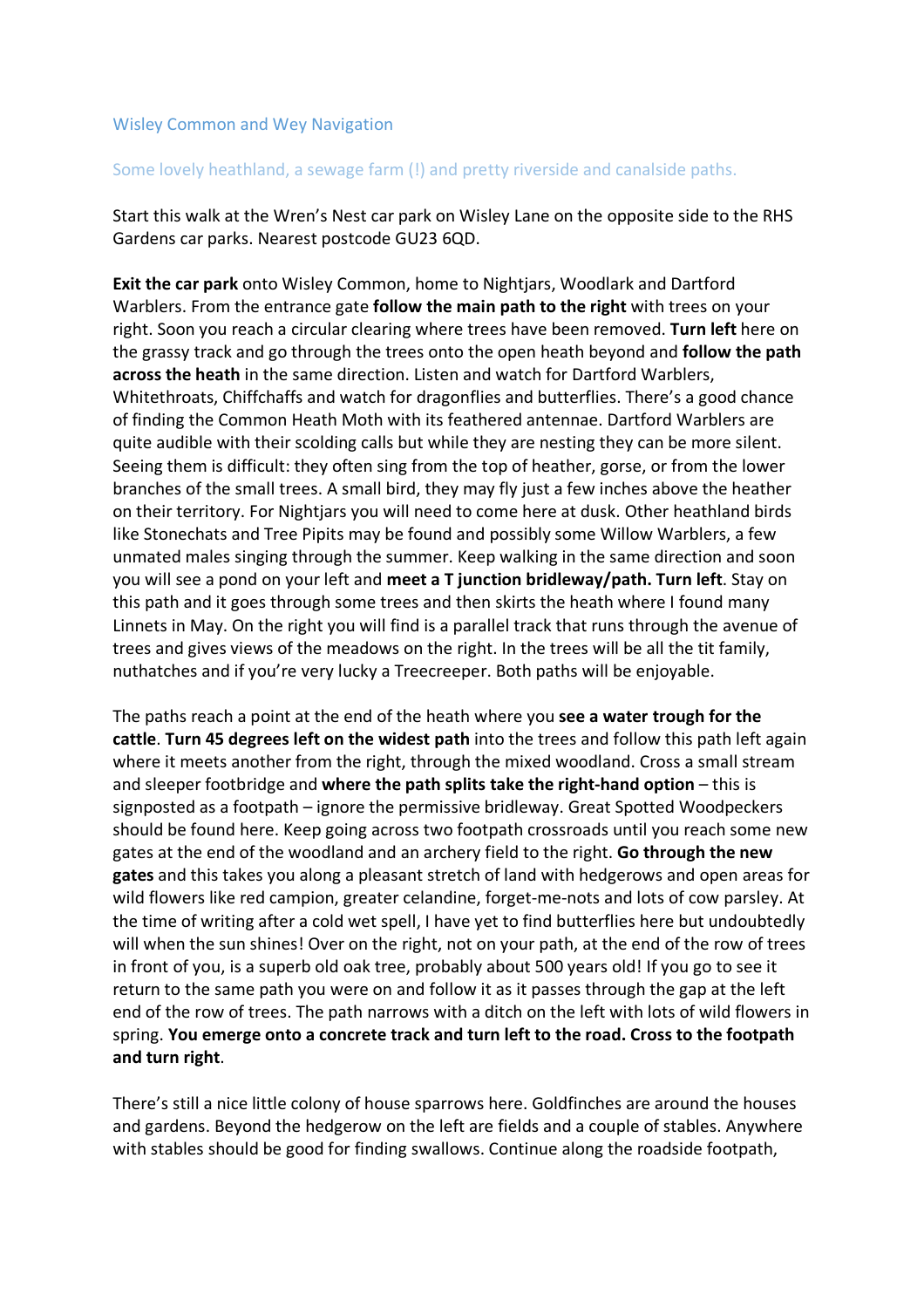cross the bridge over the River Wey and **turn right on the footpath** for a real treat! This is Wisley Sewage Treatment Works!

In spring and summer (especially months May to August) the air is likely to be full of Swifts, Swallows and House Martins. The treatment beds will be attracting Pied Wagtails, Grey Wagtails, Jackdaws, Crows and Magpies. On your right if the River Wey and a likely spot for Kingfishers. On my visit I found Mandarin duck in the shadows and grey wagtails on overhanging branches. The path goes in a big loop around a fenced area, **ignore the right turn at the back of the Works area** which passes under the M25 just a few yards away. As the path turns back meadows open up on your right. The meadows held belted Galloway cattle on my visits, these are owned by Surrey Wildlife Trust who manage this and other local land for the owner who I had the pleasure to meet on my last visit. He told me about the Red Fox I saw in the field, apparently very tame but best not tested! He also saw a Little Egret there just a week before my visit.

**On reaching the road turn right and cross carefully into the churchyard**. Wild comfrey grows just outside the gate. Follow the path through the churchyard, keeping on the hard surface as it passes the church. This is  $12<sup>th</sup>C$  and has traces of frescos inside and three of the original consecration crosses. It was locked! The path leaves the churchyard - **follow the sign to the right and this path takes you to the golf course**. Please take care – golf balls are hard and this path crosses a fairway. You appear between two ponds and **cross carefully to the tarmac road and turn right**. Apart from pied wagtails the most noticeable birds here may be noisy ring-necked parakeets or geese! Where the tarmac track splits **take another right turn** (there is a footpath sign with many options, you'll see the arrow to the right). The tarmac track splits again soon and **turn right once more** (there is no footpath sign here). Once again it splits and **take the left turn** following it until **your footpath leaves the tarmac and goes off to the right** before the 'Private' sign in the hedge. You will end up at Pyrford Lock with The Anchor pub to your right. A beauty spot, well known by many.

After stopping or admiring, **turn left along the canal towpath** past the private car park and lock. You have a lovely hedgerow of mature trees on your left and on the other side of the canal more golf course beyond the trees and hedgerow. Keep watching the canal as Kingfishers and Moorhens may be seen. Continuing along the towpath as it bends to the right, pass a bridge and about one hundred metres after **take a footpath signposted on your left into the hedgerow**. There may be diversion signs across a bridge via the golf course and back to the official footpath. Stay on this path enjoying the hedgerows until you finally emerge onto a vehicle track at Ockham Mill. Look with envy at the homes here but also enjoy the Mill Tail (stream) as it passes under the bridge. **Follow the lane away from the buildings and look for the footpath on the left directly opposite another footpath appearing from the right.** 

This now passes one or two houses, gardens and horse paddocks on the left and open fields on the right. After the horse paddocks on the left, when I walked this path in May a field was full of spring flowers and only the edges had been mown leaving a beautiful display. I was unable to get close enough for a really good photograph. This long straight path soon reaches a hedge, **cross the lane and follow the footpath sign opposite into the hedgerow.**